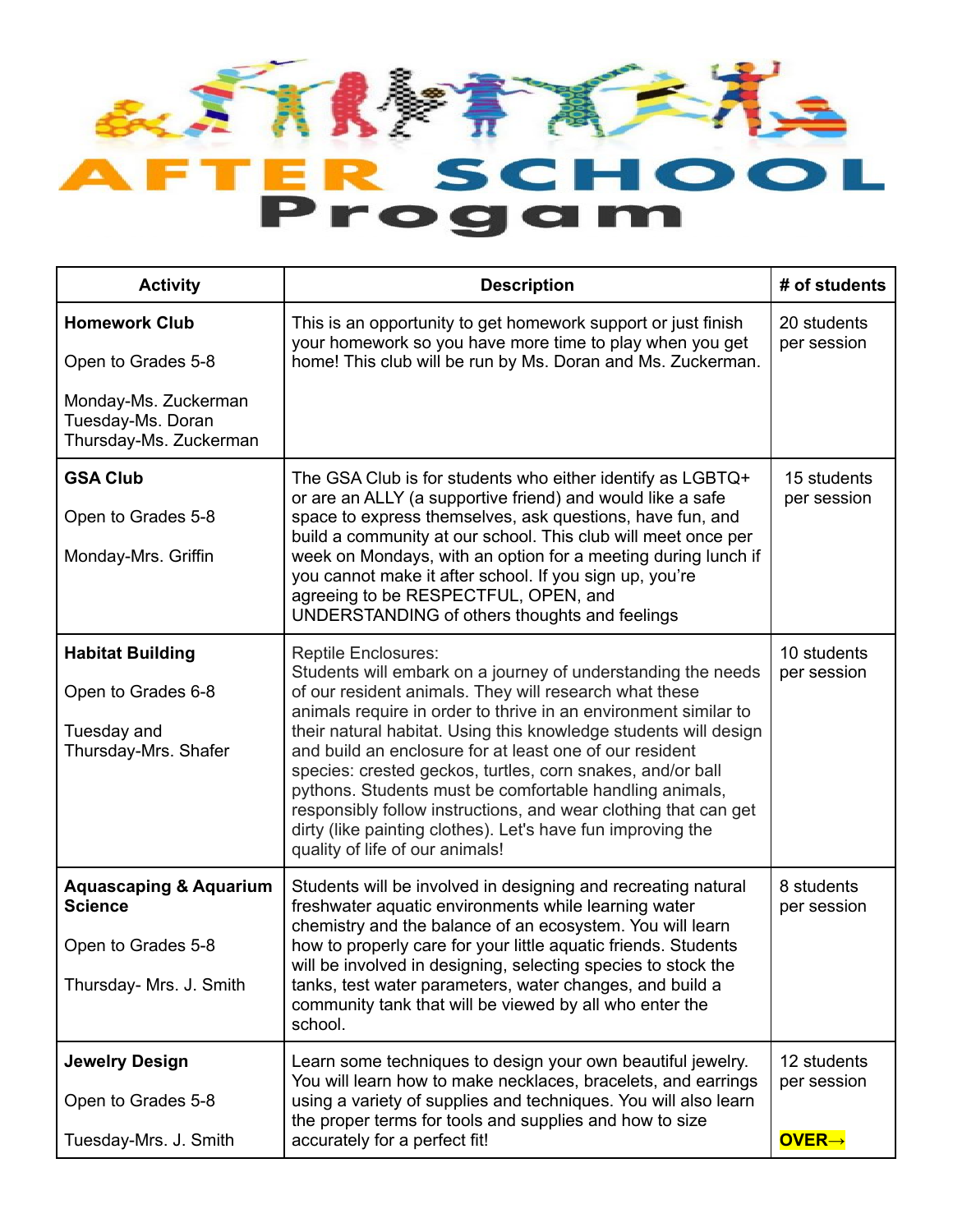| <b>Dungeons and Dragons</b><br>Club<br>Open to Grades 7-8<br>Monday-Mr. Summerer          | Come join us for a collaborative storytelling experience where<br>we roll dice, EXPLORE imaginative worlds, and ACT through<br>our adventures. Dungeons and Dragons is a Tabletop<br>Role-Playing Game set in a world of high fantasy, swords and<br>sorcery, and mythical magic. Players take on the roles of<br>adventurers with various skills and abilities, and are an<br>assortment of different races, like Dwarves or Elves or<br>Dragonborn! It is a cooperative campfire adventure that<br>builds on every session, like turning the pages of a storybook,<br>and the members tell the story alongside the Dungeon<br>Master, who runs the game and fairly arbitrates the rules.<br>Character sheets, dice, and other materials will be provided<br>by the Dungeon Master (or DM) at the first meeting. Grab<br>your armor and don your imagination, adventure awaits! | 8 students<br>per session  |
|-------------------------------------------------------------------------------------------|----------------------------------------------------------------------------------------------------------------------------------------------------------------------------------------------------------------------------------------------------------------------------------------------------------------------------------------------------------------------------------------------------------------------------------------------------------------------------------------------------------------------------------------------------------------------------------------------------------------------------------------------------------------------------------------------------------------------------------------------------------------------------------------------------------------------------------------------------------------------------------|----------------------------|
| <b>Sewing Club</b><br>Open to Grades 5-8<br>Monday- Ms. Doran                             | Calling all creative people! This is your chance to learn how<br>to sew by hand and with a machine. We will create various<br>crafts and work on how to build quilts. I can't wait to see you<br>on Monday afternoons!                                                                                                                                                                                                                                                                                                                                                                                                                                                                                                                                                                                                                                                           | 10 Student<br>per session  |
|                                                                                           |                                                                                                                                                                                                                                                                                                                                                                                                                                                                                                                                                                                                                                                                                                                                                                                                                                                                                  |                            |
| <b>Make &amp; Take Fleece</b><br><b>Blanket</b><br>Open to Grades 5-8                     | Students will be creating NO SEW FLEECE LINED<br>BLANKETS. Each student will learn how to cut, tie, and create<br>the blanket. Once the blankets are complete they will go<br>home with the students.                                                                                                                                                                                                                                                                                                                                                                                                                                                                                                                                                                                                                                                                            | 10 students<br>per session |
| Tuesday-Mrs. Farland                                                                      |                                                                                                                                                                                                                                                                                                                                                                                                                                                                                                                                                                                                                                                                                                                                                                                                                                                                                  |                            |
| <b>Yearbook Club</b><br>Open to Grades 7-8<br>Thursday-Mr. Durham                         | Students will work on completing the 2021-22 Baldwin<br>yearbook. Tasks include taking, collecting and uploading<br>pictures, designing the yearbook using an online program,<br>creating artwork for the yearbook, accounting and payment<br>collection, and fundraising. A great opportunity to develop<br>computer, photography, and collaborative skills.                                                                                                                                                                                                                                                                                                                                                                                                                                                                                                                    | 20 students<br>per session |
| <b>Handmade Cards and</b><br><b>Crafts</b><br>Open to Grades 5-8<br>Monday- Mrs. J. Smith | You will learn how to make and design cards, create personal<br>journals/sketchbooks, crafts and gifts using stamps, ink,<br>paper, dies and other supplies.                                                                                                                                                                                                                                                                                                                                                                                                                                                                                                                                                                                                                                                                                                                     | 10 students<br>per session |